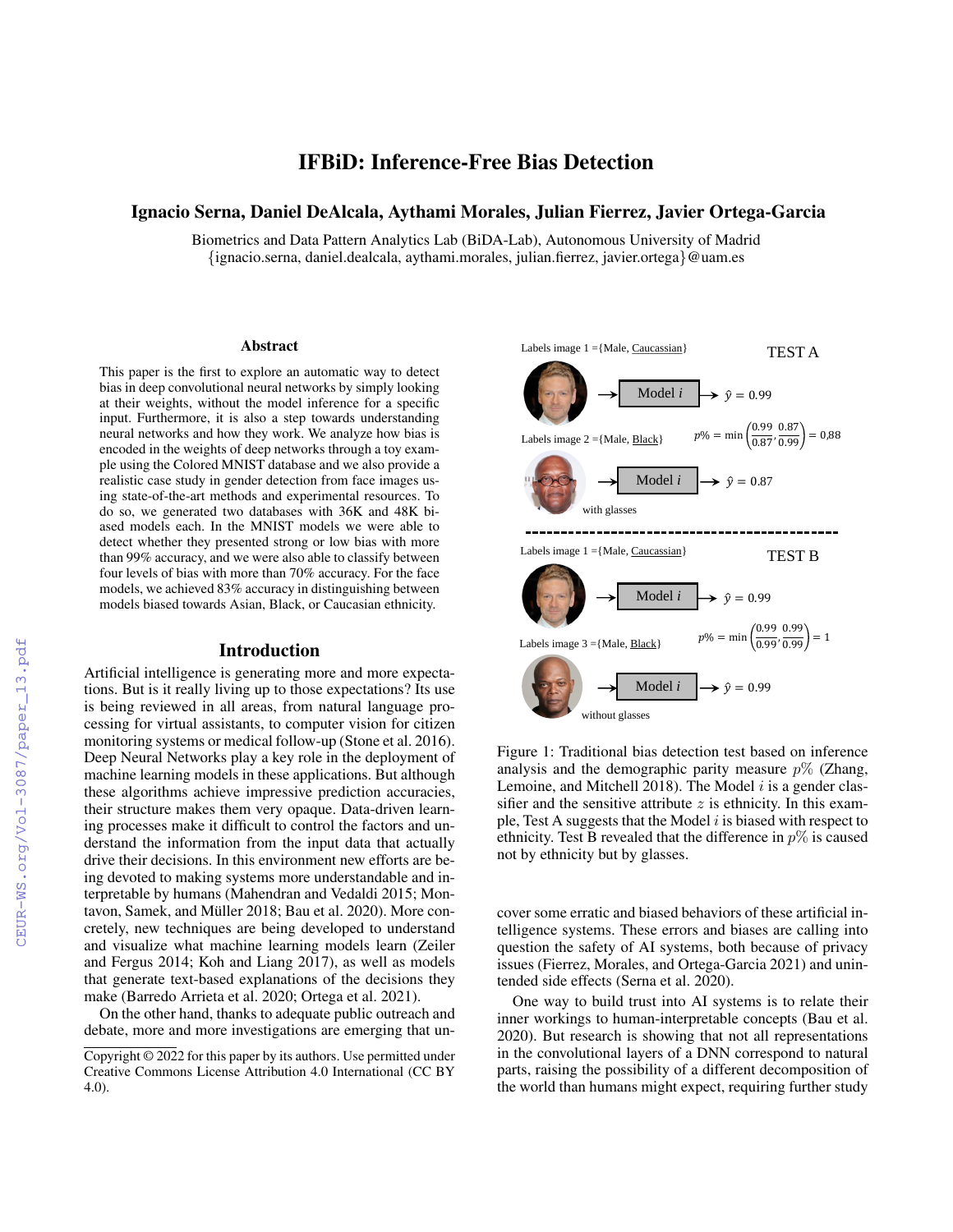into the exact nature of the learned representations (Yosinski et al. 2015; Geirhos et al. 2019).

In this regard, bias detection is a major challenge to ensure trust in machine learning and its applications (Ntoutsi et al. 2020; Terhorst et al. 2022). Recent approaches for bias detection focus on the analysis of model outcomes or the visualization of learned features at the data input level (Alvi, Zisserman, and Nellåker 2018; Zhang, Wang, and Zhu 2018). That is, they are data-bound and need inference to gain insight (see Fig. 1). We propose a novel approach focused solely on what the Neural Networks learn (i.e., the weights of the network), freeing our method from the pitfalls of possible conflated biases in the considered datasets used for inference. The main contributions of this work can be summarized as:

- We propose IFBiD, a novel bias detector trained with weights of biased and unbiased learned models.
- We analyze how bias is encoded in the weights<sup>1</sup> of deep networks through two different *Case Studies* in image recognition: *A*) digit classification, and *B*) gender detection from face biometrics.
- Our results demonstrate that bias can be detected in the learned weights of Neural Networks. This work opens a new research line to improve the transparency of these algorithms.
- We present two novel databases composed by 84K models trained with different types of biases. These databases are unique in the field and can be used to further research on bias analysis in machine learning.

## Related Works

To the best of our knowledge there are no prior works that have attempted to detect the bias of a network by modeling it from learned weights. Existing literature in bias analysis focuses on the performance (outcome) (Bolukbasi et al. 2016; Alvi, Zisserman, and Nellåker 2018; Geirhos et al. 2019; Chen et al. 2019) and those focused on learned representations are few (Stock and Cisse 2018; Serna et al. 2021).

### Bias Explainability

There is significant work on understanding neural networks learning processes, which has been useful for diagnosing CNN representations to gain a deep understanding of the biased features encoded in a CNN. In general, they map an abstract concept (e.g. a predicted class) into a domain that the human can make sense of, e.g. images or text; or they collect features of the interpretable domain that have contributed for a given example to produce a decision.

When an attribute often appears alongside other specific visual features in training images, the CNN may use these features to represent the attribute. Thus, features that appear together, but are not semantically related to the target attribute, are considered biased representations. Zhang, Wang, and Zhu (2018) presented a method to discover such potentially biased representations of a CNN.

Nagpal et al. (2019) used Class Activation Maps (CAMs (Zhou et al. 2016)) to obtain the most discriminative regions of interest for input face images in deep face recognition models, and observed that activation maps vary significantly across races.

Also, some investigations show how psychology-inspired approaches can help elucidate bias in DNNs. Examples include Ritter et al. (2017); Geirhos et al. (2019), who found that CNNs trained on ImageNet exhibit a strong bias towards recognizing textures rather than shapes or color. This contrasted sharply with evidence from human behavior, and revealed fundamentally different classification strategies between CNNs and humans.

#### Bias Detection

Research on bias analysis focuses largely on detecting causal connections between attributes in the input data and outcomes of the learned models (Balakrishnan et al. 2021). This kind of research relies primarily on observational studies where the main conclusions are drawn from benchmarking the learned models. However, in real life applications, it is highly difficult to measure the impact of different covariates on the outcome of a learned model (i.e., it is necessary to demonstrate that correlation implies causation). Balakrishnan et al. (2021) proposed the use of Generative Models to develop causal benchmarks applied to face analysis algorithms. These Generative Models allow manipulation of attributes in the input data, but as the authors mentioned, the synthesis methods are far from being fully controllable and there are still hidden confounders to be considered in these benchmarks.

Stock and Cisse (2018) used an adversarial example approach to model critique (Kim, Khanna, and Koyejo 2016) by feeding the model with a carefully hand-selected subset of examples to subsequently determine whether or not it is biased. Schaaf et al. (2021) introduced different metrics to reliably measure several attribution maps' techniques (Grad-CAM, Score-CAM, Integrated Gradients, and LRP- $\epsilon$ ) capability to detect data biases. Gluge et al.  $(2020)$  attempted to quantify racial bias by clustering the embeddings obtained from the model, but observed no correlation between separation in embedding space and bias.

Our work goes beyond proposals that seek to model bias through the observation of the model outcome in response to particular inputs. Adebayo et al. (2018) already reported the inconsistency of some widely deployed saliency methods, as they are not independent of the data. The present work follows a similar strategy to Serna et al. (2021), who uses the information learned from the model to discover bias by observing the activation of neurons to particular attributes in the inputs. The present work, however, relies solely on the information encoded in the model, without looking at particular input/outputs of the model, thus in an Inference-Free way, with the significant benefits that this represents with respect to all previous works.

The hypothesis behind our proposed Inference-Free Bias Detection (IFBiD) is that bias is encoded in the parameters of a learned model and it can be detected. IFBiD is an interesting and noteworthy effort to contribute to tackling the

<sup>&</sup>lt;sup>1</sup>We used the terms parameters and weights indistinctly to refer the learned filters of a Neural Network.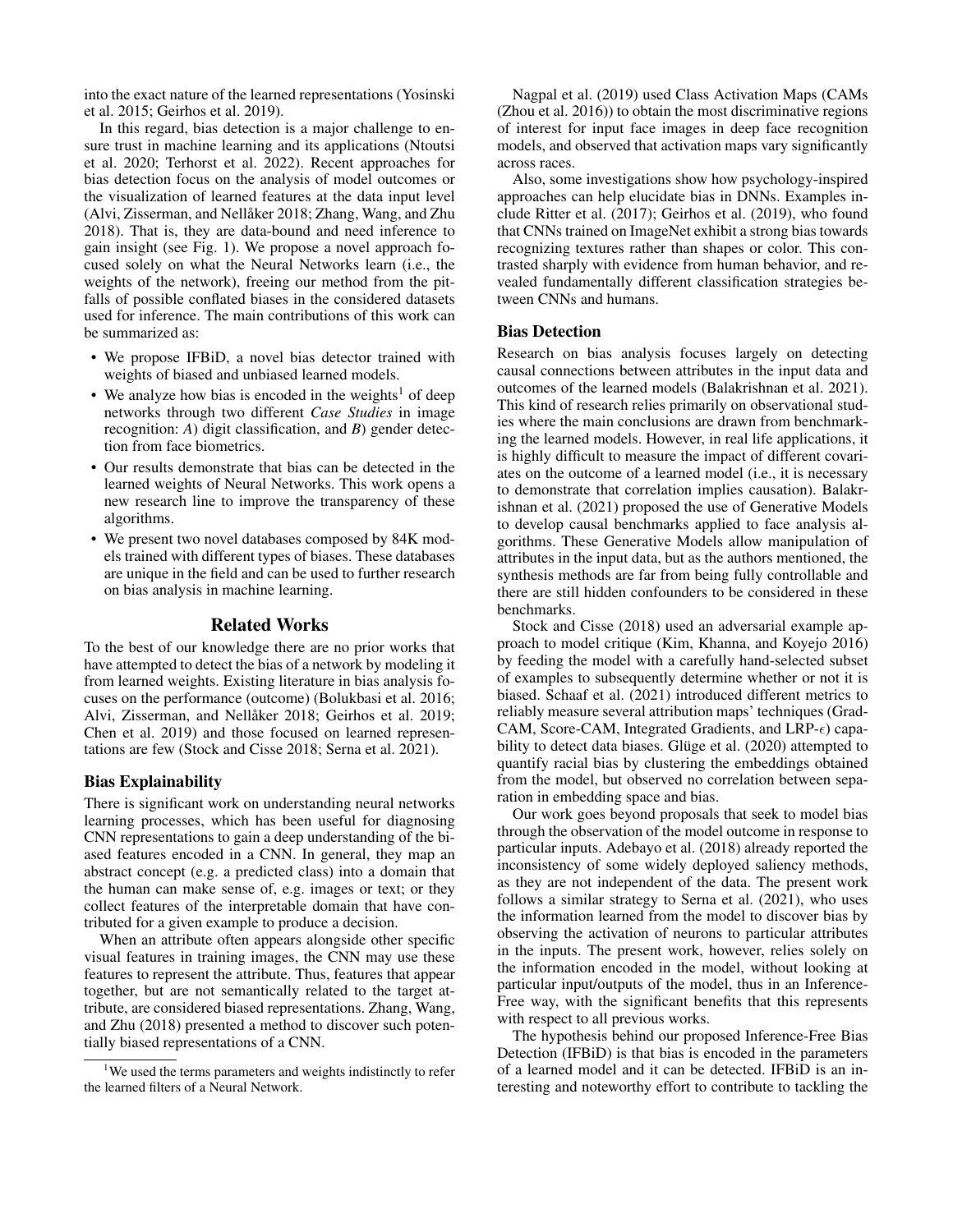

Figure 2: Learning framework of the IFBiD approach based on learned Neural Networks weights.

bias problem. The inference of IFBiD is performed directly over the weights of a learned model, and therefore does not require a causal benchmark based on input/output analysis.

## Problem Statement and Proposed Approach

In this work we adopt the formulation proposed by Kleinberg et al. (2019) and Serna et al. (2020) for the discrimination of groups of people, but applicable to any type of bias. The formalization follows:

**Definition 1** (Data).  $D$  is a dataset (collection of multiple samples from different classes) used for training and/or evaluating a model  $M$ . Samples in  $D$  can be classified according to some criterion *d*. The set  $\mathcal{D}_d^c \subset \mathcal{D}$  represents all the samples corresponding to class  $c$  of criterion  $d$ .

**Definition 2** (Learned Model). The learned model  $M$  is trained according to input data  $\mathcal{I} \subset \mathcal{D}$ , a Target function T (e.g., digit classification or gender detection), and a learning strategy that maximizes a goodness criterion  $G$  on that task (e.g., typically a performance function) based on the output  $O$  of the model and the Target function  $T$  for the input data  $\mathcal{T}$ .

**Definition 3** (Biased Model). A learned model  $M$  is biased with respect to a specific class  $c$  of criterion  $d$  if the goodness  $G$  on task  $T$  when considering the full set of data  $\overline{\mathcal{D}}$  is significantly different to the goodness  $G(\mathcal{D}_d^c)$  on the subset of data corresponding to class  $c$  of the criterion  $d$ .

Typically, as in our case, the model  $M$  is a Neural Network  $\phi(\cdot)$ , parameterized by  $\Omega$ , and the goodness-of-fit criterion consists in minimizing an objective function (e.g. the cross-entropy loss function).

The training process of Neural Networks is usually not deterministic and the resulting parameters  $\Omega$  depend on several elements: training data, learning architecture (e.g., number of layers, number of neurons per layer, etc.), training hyperparameters (e.g., loss function, number of epochs, batch size, learning rate, etc.), initialization parameters, and optimization algorithm.

The existing literature on bias analysis is mainly focused on the inputs  $I$  (Tommasi et al. 2017; Zhang, Wang, and Zhu 2018; Wang, Narayanan, and Russakovsky 2020) and the outputs  $O$  to given inputs (Buolamwini and Gebru 2018; Alvi, Zisserman, and Nellåker 2018; Serna et al. 2020). We propose a novel approach to detect bias in the learned parameters  $\Omega$ , regardless of the particular input  $\mathcal I$  or the output  $O = \phi(\mathcal{I}|\Omega)$  (see Fig. 2).

## IFBiD: Inference-Free Bias Detection Learning

The aim of the bias detection model is to find patterns in  $\Omega$  associated with biased outcomes. We designed the bias detector as a Neural Network  $\psi(\cdot)$  represented by its parameters Θ.

In our approach (detailed in next sections), we train the bias detector using a dataset of biased and unbiased models. The models  $\phi(\cdot|\Omega)$  for task T, are biased by training them with biased subsets of the database  $S_1, ..., S_n \subset \mathcal{D}$ . To build a training set for the detector  $\psi(\cdot|\Theta)$ , we train a number of models  $\phi(\cdot|\Omega)$  with each subset  $S_i$ , forming  $\{\Omega_j^i\}_{j=1,\dots,B}^{i=1,\dots,n}$ (see Fig. 2), where  $n$  is the number of biased subsets and B is the number of models trained with each biased subset.  $\Omega_j^i$  denotes the *j*th instance of a learned model trained with biased subset i.

Because of the non-deterministic nature of the training process of the network  $\phi(\cdot|\Omega)$ , the same training subset i is likely to give rise to different  $\bm{\Omega}$  (i.e.,  $\bm{\Omega}_j^i\neq \bm{\Omega}_k^i$ ). The reason for this is that since the solution space is very large, the solution (which is iteratively approximated) typically arrives at a local minimum that depends on the initialization, the particular training configuration, and the order of the data (LeCun, Bengio, and Hinton 2015). In CNNs, this translates into the fact that filters tend to differ between networks. The bias detector, therefore, has to be able to detect similar filters in different positions and configurations. The problem is analogous to detecting patterns in images, where one can be in different parts of an image.

It is important to underline that the approach requires the target DNNs (i.e.,  $\Omega_{Input}$  in Fig. 2) to have exactly the same architecture as the DNNs used to train the detector. This does not detract from the fact that the task is still challenging, since, as we have explained before, the filters learned by a convolutional network never appear in the same place and are never identical due to the randomness of data presentation and weight initialization (which is, incidentally, the reason why we have also used convolutions in the detector architecture).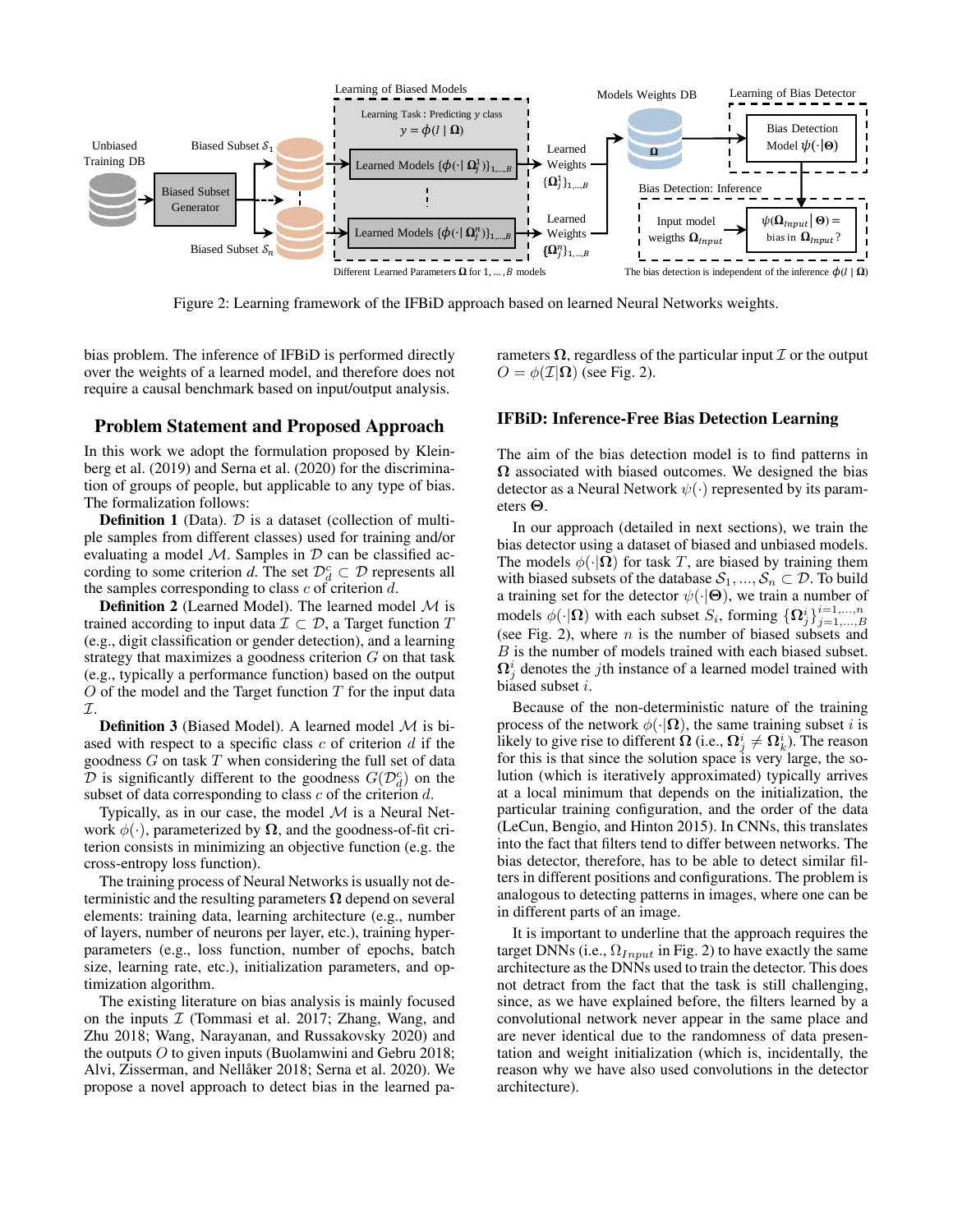

Figure 3: General architecture of a bias detector with the  $1 \times 1$ -conv module variant. The architecture depends on the number of layers k of the model  $\Omega$  to be audited. The depth of the module filters depends on the depth of the input weights. Module variant  $1 \times 1$ -conv consists of the subsequent layers:  $1 \times 1$  convolution followed by  $d \times d$  MaxPooling, then again a one-dimensional convolution with kernel size of 1 followed by a MaxPooling with pool size equal to the number of input filters. Do not confuse the suffixes in this figure  $(k, i)$  indicates layer) with those in Fig. 2 (j indicates model number).

## The Detector

We evaluated many different learning architectures for IF-BiD. The design of the possible architectures has not only taken into account the number and types of layers, but has also depended on the selection of the parameters  $\Omega$  of the model  $\phi(\cdot|\Omega)$  used as input for the detector  $\psi(\cdot|\Theta)$ .

The detector architecture consists of a module to process the weights/filters of each layer, and then a dense layer that concatenates all the outputs of each module. The bias detector architecture consists of multiple modules to process the weights/filters of each layer (thus one module for each layer), and then a fully connected layer that concatenates all the outputs of each module. Fig. 3 shows the general architecture designed for a specific module variant (see below). The components of a module are the same for all layers (convolution, maxpooling, etc.), as well as their order; the only thing that changes are their parameters, which depend on the size of the input weights.

We have developed different approaches, in which the general architecture remains stable, and what changes are the modules. The module variants we analyzed were the following (where  $d \times d$  is the dimension of the input filter weights,  $c$  is the number of input channels, and  $r$  is the number of input filters):

• MLP: Flatten  $\rightarrow$  Dense(*r*)

- $1 \times 1$  +conv: Conv2D  $(1 \times 1)$   $\rightarrow$  MaxPooling2D  $(d \times d)$  $\rightarrow$  Conv1D (1)  $\rightarrow$  MaxPooling1D (r)  $\rightarrow$  Flatten.
- 1  $\times$  1 + max: Conv2D (1  $\times$  1)  $\rightarrow$  MaxPooling3D (d  $\times$  $d \times k$ )  $\rightarrow$  Flatten.
- $1 \times 1 \times 1$  +max: Conv3D  $(1 \times 1 \times 1)$   $\rightarrow$  MaxPooling3D  $(d \times d \times c) \rightarrow$  Flatten.

Convolutions are followed by a relu activation function, and there is always 0.1 dropout afterwards (we have seen that it works best among the values: 0.0, 0.1, 0.2 and 0.3).

### Experiments

#### Datasets of Biased Models

We have created two databases for experimenting in automatic bias detection: DigitWdb and GenderWdb. The databases contain the weights  $\Omega$  of the models  $\phi(\cdot, |\Omega)$  used in our experiments for the tasks of digit and gender classification. The databases include 84K models trained with different types of biases (each model has an associated label identifying the bias). These databases are publicly available for further research.<sup>2</sup>

<sup>2</sup> https://github.com/BiDAlab/IFBiD/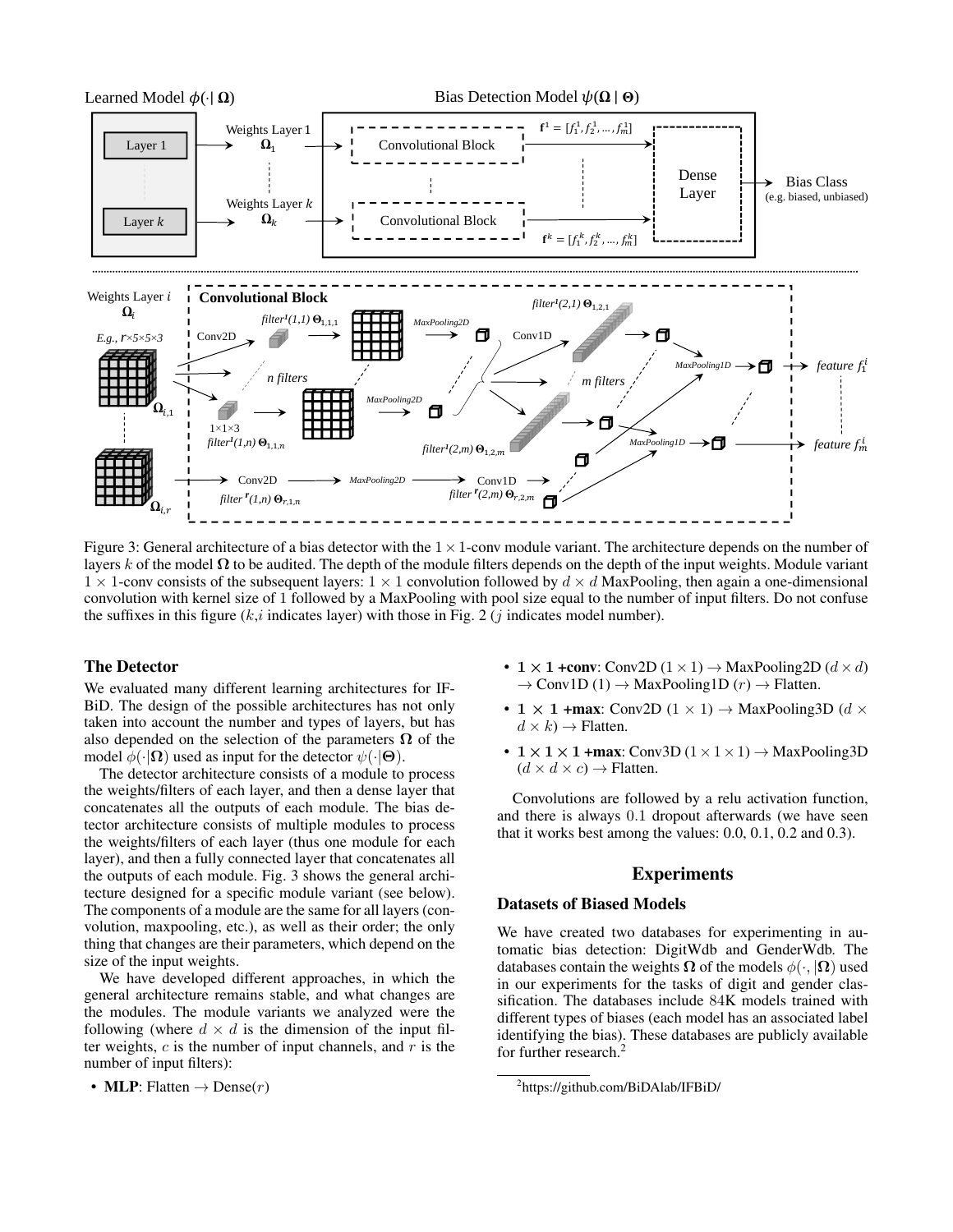Case Study A: Digit Classifier (DigitWdb). We have put together a database that contains the weights  $\Omega$  of 48K digit classification networks  $\phi(\cdot, |\Omega)$ . For this we have used the colored MNIST database (Kim et al. 2019), which consists of seven replicas of the MNIST database, each with a different level of color bias (of which we have only used four).

To synthesize the color bias, ten different colors were selected and assigned to each digit category as its mean color. Then, for each training image, a color was randomly sampled from the normal distribution of the corresponding mean color, and the digit was colorized. The level of bias of each replica depends on the value of the variance used in the normal distribution: the lower the more bias.

The architecture is the same for all models: a CNN  $\phi(\cdot|\Omega)$ with three convolutional layers with relu activation, each followed by a maxpool, and two fully connected layers at the end (with 128 and 10 neurons, a relu and a softmax activation function respectively), with a dropout layer of 0.3 between the two. Each of the trained models results in a total of 50K parameters.

All model parameters  $\Omega$  have been initialized randomly with Glorot uniform (Glorot and Bengio 2010) to avoid possible commonalities. A diagram showing the general construction of a weight database is shown in Fig. 2. The composition is as follows:

- Train: 40K models classified by bias level into four groups, with 10K models per level ( $B = 10$ K). The models were trained using the first 30K training digits from Colored MNIST. The models have been categorized into four groups depending on the replica subset with which they have been trained ( $n = 4$ ). The level of bias of the replica subset is what determines the level of bias of the model. Groups are: very high bias (color jitter variance of 0.02), high bias (color jitter variance of 0.03), low bias (color jitter variance of 0.04), and very low bias (color jitter variance of 0.05).
- Test: 8K models classified by bias level into four groups (2K models for each level). The models were trained using the last 30K training digits from Colored MNIST and categorized in the same way as the training ones (i.e., from very high bias to very low bias).

Each Colored MNIST biased subset has 60K training digits, so the 30K for train and 30K for test are independent. This means that the DigitWdb models assigned to test have learned with different data than the DigitWdb models assigned to train.

Properties. All models have the same architecture and similar class performance. In this case study, the bias is determined by the color jitter variance of the digit images.

Table 1 shows the average digit classification accuracy of all models trained with the four subsets of different bias levels, from very low bias (subset  $S_1$  with variance of 0.05) to very high bias (subset  $S_4$  with variance of 0.02). The table shows performance on the Colored MNIST's test set, that is, a set of randomly colored numbers, and therefore not biased.

Although not shown, all models exceeded 99% accuracy during training (i.e. in their respective training subsets  $S_i$ ). This means that our models learn as far as the training set

Table 1: Average digit classification accuracy (in %) in DigitWdb models according to their level of bias. Classification accuracy has been assessed with the Colored MNIST test set, a set of randomly colored numbers, and therefore not biased.

| Model<br><b>Bias</b> | <b>Digit Classification Accuracy</b> |    |    |    |    |    |    |    |    |    |
|----------------------|--------------------------------------|----|----|----|----|----|----|----|----|----|
|                      | 0                                    |    |    | 3  | 4  | 5  | 6  |    | 8  | 9  |
| Very Low             | 88                                   | 94 | 77 | 82 | 90 | 89 | 75 | 84 | 81 | 82 |
| Low                  | 79                                   | 85 | 67 | 69 | 81 | 83 | 65 | 76 | 72 | 69 |
| High                 | 66                                   | 76 | 54 | 56 | 72 | 69 | 49 | 64 | 58 | 46 |
| Verv High            | 49                                   | 51 | 42 | 38 | 59 | 40 | 40 | 51 | 43 | 32 |

Table 2: Average gender classification accuracy (%) in gender classification of all GenderWdb models, according to their class bias. Models are trained with DiveFace dataset.

| <b>Model Bias</b> | <b>Gender Classification Accuracy</b> |              |           |  |  |  |  |
|-------------------|---------------------------------------|--------------|-----------|--|--|--|--|
|                   | Asian                                 | <b>Black</b> | Caucasian |  |  |  |  |
| Asian             | 89.5%                                 | 81.5%        | 82.9%     |  |  |  |  |
| <b>Black</b>      | 82.0%                                 | 89.4%        | 83.0%     |  |  |  |  |
| Caucasian         | 80.0%                                 | 83.2%        | 89.2%     |  |  |  |  |

allows. But then, in the (unbiased) test set (i.e., with all digits colored randomly) the number of correct classifications drops considerably. The reason is that the color (present in the training set in a biased way) has been learned as a differentiating element when classifying digits. Thus, the network was not only learning to associate a number to a shape, but also to a color. This is why, subsequently, when finding a digit with a random color, it has much more difficulty in classifying it correctly.

Also, Table 1 shows a clear difference in the performance of the models as a function of the level of bias of the dataset with which it has been trained. This difference is the basis for the experiments carried out in this work.

Case Study B: Gender Classifier (GenderWdb). We have gathered together a database that contains the weights  $\Omega$  of 36K gender classification networks  $\phi(\cdot|\Omega)$ . We are aware there are more gender categories other than male and female. Since establishing ground-truth genetic sex is not possible, we use gender as a proxy for sex. We use it as a simplified application of a real-life based problem.

To train the gender classification models that constitute this database, we used DiveFace (Morales et al. 2021). DiveFace is a face dataset contaning 24K identities and three images per identity. Identities are evenly distributed according to gender: male and female, and three categories related to ethnic physical characteristics: Asia, African/Indian, and Caucasian.

As in the DigitWdb database, we have separated the data for training into two independent sets of the same size. (This serves to ensure the future independence of the bias detector training and testing.)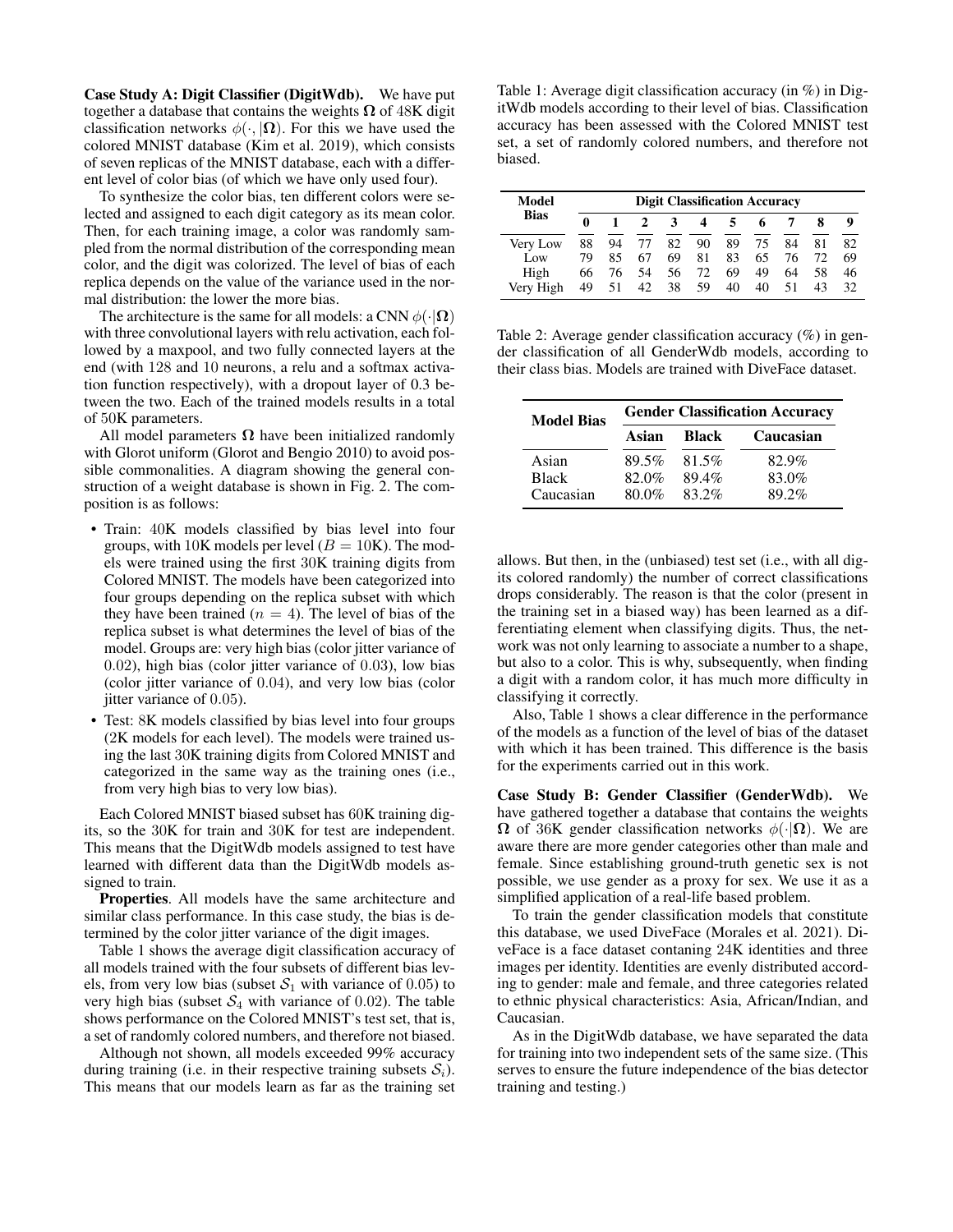

Figure 4: Bias detection accuracy in DigitWdb for the different architectures given the number of training samples (x axis).

We have trained 36K gender classification models  $\phi(\cdot|\Omega)$ , divided into 30K for training and 6K for testing. The architecture is the same for all models: a CNN with six convolutional layers with relu activation, each followed by a maxpool, and two fully connected layers at the end (with 128 and two neurons, a relu and a softmax activation function respectively). The result is a model with a total of 100K parameters.

All model parameters  $\Omega$  have been initialized randomly with Glorot uniform (Glorot and Bengio 2010) to avoid possible commonalities. The composition is as follows:

- Train: 30K models belonging to three classes of bias  $(n = 3)$ , depending on the subset  $S_i$  with which the model has been trained, with  $10K$  models per class ( $B =$ 10K). The models were trained using the first 12K faces of each ethnic group of DiveFace:  $S_1$  is asian biased,  $S_2$ is black biased, and  $S_3$  is caucasian biased.
- Test: 6K models with the same three types of bias as train. The models were trained using the last 12K faces of each ethnic group of DiveFace.

Properties. All models have the same architecture and similar class performance. Table 2 shows the average accuracy in gender classification of all models, separated by bias. Bias has been introduced through the subset  $S_i$  with which the model has been trained. In this case study the bias is determined by the ethnicity of the face images. What becomes clear from looking at the table is the strong bias in the performance of the models in each of the groups. Note that ethnicity attributes include the color of the skin, but also more complex anthropomorphic face features.

### Results

Bias in digit classification models (Case Study A). First of all we have attempted a binary classification problem: detect strong bias against minimal or no bias.

In this first case we have used models with very high bias and very low bias. Fig. 4 shows the accuracy of bias detection in digit classification models  $\phi(\cdot|\Omega)$  for the different architectures given the number of samples the detector  $\psi(\cdot|\Theta)$ 



Figure 5: Classification accuracy of the bias level in DigitWdb for the different architectures given the number of training samples (x axis).

was trained with. It can be seen that the convolutional architectures show a saturation of classification performance and that it does not take many samples to get great performance. In fact, with the best architectures, 100 training samples are sufficient to achieve a performance of around 90%. These initial results suggest that bias is encoded in the weights  $\Omega$ of the learned models  $\phi(\cdot)$  and it can be detected.

A second experiment has been trying to detect the level of bias of a model  $\phi(\cdot)$ , or in other words, to classify the models according to their level of bias. This is a more complex problem and has required us to test more architectures for the detector  $\psi(\cdot)$ .

Fig. 5 shows the classification accuracy of the 4 bias levels (cf. initial subsection within Experiments describing the Datasets for Case Study A) for the digit classification models  $\phi(\cdot|\Omega)$  and the different architectures given the number of samples with which the detector  $\psi(\cdot|\Theta)$  was trained. We see that distinguishing the level of bias in digit classification models is more complicated than simply stating bias-no bias, and that in this case the maximum success rate we achieve in the classification is 70% (note that random chance is 25% for this task). Another important thing to note is the tendency (of good architectures) to keep improving as the training set is increased, they do not seem to be reaching their performance limit.

Bias in gender classification models (Case Study B). After seeing positive results, we made the leap to a more complex problem (i.e., more covariates): detecting ethnic bias in models trained for gender recognition.

Fig. 6 shows the bias classification accuracy of the biased gender recognition models  $\phi(\cdot)$  for the different architectures and the number of samples used for training.

The curves show that after a certain number of training samples, the accuracy is no longer increasing in the model with more parameters (that containing Conv3D:  $1 \times 1 \times 1$ max). However, it can be seen that when trained with little data, it performs similarly to the rest. The hypothesis that best seems to explain this behavior is that, since there are so many parameters  $\Theta$ , the solution space is so large that the choice of a better architectural configuration occurs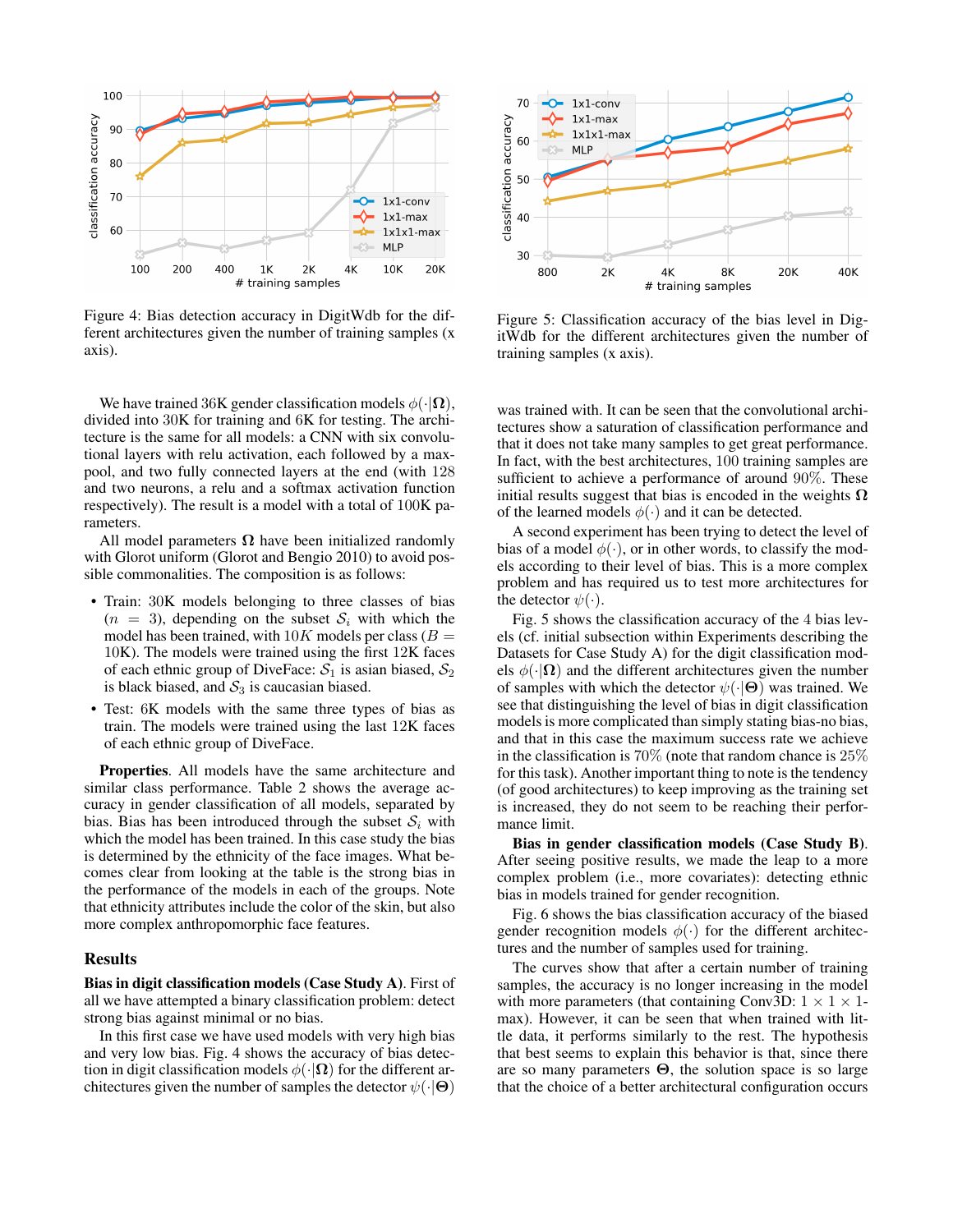

Figure 6: Bias classification accuracy in GenderWdb, for the different architectures given the number of training samples (x axis). Bias is classified into three different categories according to a ethno-demographic criterion, namely Asian, Black, and Caucasian.

automatically, leaving unnecessary parameters unchanged, as if they were not present (Schmidt, Kraaijveld, and Duin 1992). With little training data the model  $\psi(\cdot|\Theta)$  adjusts very quickly to those data (losses are practically nil) and in just a couple of epochs it no longer needs to adjust those weights Θ. On the other hand, when the number of training samples increases, it needs to modify more parameters in order to correlate the training data well, thus losing the generalization capability equivalent to architectures with fewer parameters.

The gender classifier  $\phi(\cdot)$  has more layers than the digit classifier  $\phi(\cdot)$ , twice as many. So the bias detection network  $\psi(\cdot)$  for these models has more parameters, and thus the performance is different. The best performance is obtained with the same architecture that also obtains the best performance in the digit models, the architecture with two convolutions:  $1 \times 1$ -conv; reaching 83% detection accuracy. The improvement in the MLP, that has the most parameters, seems to be growing steadily. The rest of the architectures seems that from 15k training samples onwards is when doubling the samples does not increase its performance so much. But it would be necessary to keep doubling the number to check if the trend holds.

We have dealt with many more architectures that are not worth describing here: using two dense layers at the end, adding a dense layer after each convolution, replacing convolutions with dense layers, playing with dropout, etc.; all resulting in worse performance than the learning architectures reported here.

## SOTA Comparison

Table 3 shows the comparison with a recent state-of-the-art bias detection method (Serna et al. 2021), which consists of measuring the activation of the last layer upon image input. We also use an SVM with radial basis function (RBF) kernel as a baseline, trained in the same way as our detector. The table shows the percentage of biased models detected by InsideBias, the RBF SVM, and by our method. The 6K

Table 3: Percentage of biased models detected according to their type of bias.

| Method                         | <b>Bias Detection Accuracy</b> |       |           |  |  |
|--------------------------------|--------------------------------|-------|-----------|--|--|
|                                | Asian                          | Black | Caucasian |  |  |
| <b>RBF SVM</b>                 | 71%                            | 30%   | 26%       |  |  |
| InsideBias (Serna et al. 2021) | 23%                            | 86%   | 3%        |  |  |
| <b>IFBiD</b> (ours)            | 95%                            | 79%   | 79%       |  |  |

GenderWdb test models were used, being 2K of each type of bias.

In order to apply InsideBias, we used 60 images from DiveFace, with 20 of each ethnicity and the same number of men and women. Separately, as input to the SVM, we used the parameters of the models put together as a vector of length 97K.

Our method shows considerable superiority: it has a good hit performance on models with all biases, whereas the other methods only detect well a single type of bias in the models.

### Conclusion

We presented a novel approach called IFBiD (Inference-Free Bias Detection) to analyze biases in neural networks: by auditing the models through their weights. Our experiments demonstrate the existence of identifiable patterns associated with bias in the weights of a trained Neural Network (Terhorst et al. 2022). We conducted experiments in two computer vision use cases: digit and face gender classification (Serna et al. 2021). This involved generating two databases with thousands of biased models each. The first, DigitWdb, with models trained on the Colored MNIST database (Kim et al. 2019); and the second, GenderWdb, with models trained on a face database, DiveFace (Morales et al. 2021).

We used each database to train bias detectors following the proposed IFBiD principles. We have evaluated a number of architectures and have found that in both cases it is possible to achieve a good performance in bias detection. In the digit classification models we were able to detect whether they presented strong or low bias with more than 99% accuracy, and we were also able to classify between four levels of bias with more than 70% accuracy. For the face models, we achieved 83% accuracy in distinguishing between models biased towards Asian, Black, or Caucasian ethnicity. In both cases the experiments are open-ended in the absence of increasing both databases. This has been evident in the plots with the experiments carried out for different sizes of the training set.

We evaluated our approach by varying the nature of the data (i.e., digits and face images), type of architecture (i.e., number of layers, units), and optimization strategy (e.g., loss function). For future work, the generalization capabilities of our proposed bias detection approach should be studied in more depth. The training process of the biased models used for training IFBiD can be affected by hidden confounders that need to be considered.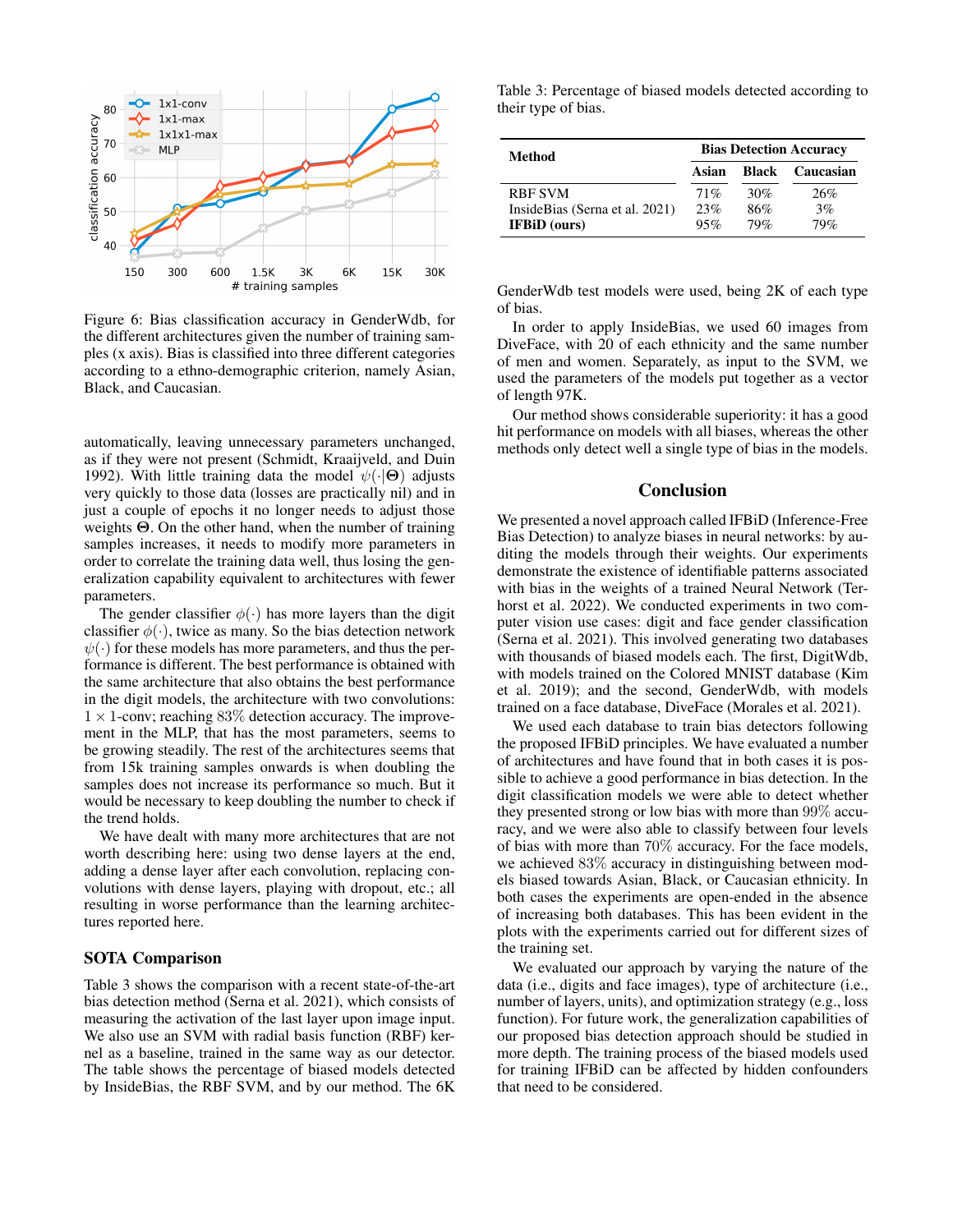## Acknowledgments

This work has been supported by projects: TRESPASS-<br>ETN (MSCA-ITN-2019-860813), PRIMA (MSCA-(MSCA-ITN-2019-860813), PRIMA (MSCA-ITN-2019-860315), BIBECA (RTI2018-101248-B-I00 MINECO/FEDER), and BBforTAI (PID2021-127641OB-I00 MICINN/FEDER). I. Serna is supported by a FPI fellowship from UAM.

## References

Adebayo, J.; Gilmer, J.; Muelly, M.; Goodfellow, I.; Hardt, M.; and Kim, B. 2018. Sanity Checks for Saliency Maps. In *Advances in Neural Information Processing Systems (NIPS)*, volume 31, 9525-9536. Montréal, Canada: Curran Associates Inc.

Alvi, M.; Zisserman, A.; and Nellåker, C. 2018. Turning a Blind Eye: Explicit Removal of Biases and Variation from Deep Neural Network embeddings. In *European Conference on Computer Vision (ECCV)*, 556–572. Munich, Germany.

Balakrishnan, G.; Xiong, Y.; Xia, W.; and Perona, P. 2021. Towards Causal Benchmarking of Bias in Face Analysis Algorithms. In *Deep Learning-Based Face Analytics*, 327– 359. Springer.

Barredo Arrieta, A.; Díaz-Rodríguez, N.; Del Ser, J.; Bennetot, A.; Tabik, S.; Barbado, A.; Garcia, S.; Gil-Lopez, S.; Molina, D.; Benjamins, R.; Chatila, R.; and Herrera, F. 2020. Explainable Artificial Intelligence (XAI): Concepts, taxonomies, opportunities and challenges toward responsible AI. *Information Fusion*, 58: 82–115.

Bau, D.; Zhu, J.-Y.; Strobelt, H.; Lapedriza, A.; Zhou, B.; and Torralba, A. 2020. Understanding the Role of Individual Units in a Deep Neural Network. *Proceedings of the National Academy of Sciences*, 1–8.

Bolukbasi, T.; Chang, K.-W.; Zou, J.; Saligrama, V.; and Kalai, A. 2016. Man Is to Computer Programmer as Woman Is to Homemaker? Debiasing Word Embeddings. In *Advances in Neural Information Processing Systems*, 4349– 4357. Barcelona, Spain.

Buolamwini, J.; and Gebru, T. 2018. Gender Shades: Intersectional Accuracy Disparities in Commercial Gender Classification. In Friedler, S. A.; and Wilson, C., eds., *Conference on Fairness, Accountability and Transparency*, volume 81 of *Proceedings of Machine Learning Research*, 77– 91. New York, NY, USA.

Chen, L.; Cruz, A.; Ramsey, S.; Dickson, C. J.; Duca, J. S.; Hornak, V.; Koes, D. R.; and Kurtzman, T. 2019. Hidden Bias in the DUD-E Dataset Leads to Misleading Performance of Deep Learning in Structure-based Virtual Screening. *PLOS ONE*, 14(8).

Fierrez, J.; Morales, A.; and Ortega-Garcia, J. 2021. *Encyclopedia of Cryptography, Security and Privacy*, chapter Biometrics Security. Springer.

Geirhos, R.; Rubisch, P.; Michaelis, C.; Bethge, M.; Wichmann, F. A.; and Brendel, W. 2019. ImageNet-trained CNNs are Biased Towards Texture; Increasing Shape Bias Improves Accuracy and Robustness. In *International Conference on Learning Representations (ICLR)*. New Orleans, Louisiana, USA.

Glorot, X.; and Bengio, Y. 2010. Understanding the Difficulty of Training Deep Feedforward Neural Networks. In Teh, Y. W.; and Titterington, M., eds., *Conference on Artificial Intelligence and Statistics*, volume 9 of *Proceedings of Machine Learning Research*, 249–256. Chia Laguna Resort, Sardinia, Italy: PMLR.

Glüge, S.; Amirian, M.; Flumini, D.; and Stadelmann, T. 2020. How (Not) to Measure Bias in Face Recognition Networks. In *Artificial Neural Networks in Pattern Recognition*, 125–137. Springer International Publishing.

Kim, B.; Khanna, R.; and Koyejo, O. 2016. Examples Are Not Enough, Learn to Criticize! Criticism for Interpretability. In *Advances in Neural Information Processing Systems (NIPS)*, 2288–2296. Barcelona, Spain.

Kim, B.; Kim, H.; Kim, K.; Kim, S.; and Kim, J. 2019. Learning Not to Learn: Training Deep Neural Networks With Biased Data. In *Conference on Computer Vision and Pattern Recognition (CVPR)*, 9012–9020. Las Vegas, Nevada, USA: IEEE.

Kleinberg, J.; Ludwig, J.; Mullainathan, S.; and Sunstein, C. R. 2019. Discrimination in the Age of Algorithms. *Journal of Legal Analysis*, 10: 113–174.

Koh, P. W.; and Liang, P. 2017. Understanding Black-box Predictions via Influence Functions. In *International Conference on Machine Learning (ICML)*, volume 70, 1885– 1894. PMLR.

LeCun, Y.; Bengio, Y.; and Hinton, G. 2015. Deep Learning. *Nature*, 521(7553): 436–444.

Mahendran, A.; and Vedaldi, A. 2015. Understanding Deep Image Representations by Inverting Them. In *Conference on Computer Vision and Pattern Recognition (CVPR)*, 5188– 5196. Boston, MA, USA: IEEE.

Montavon, G.; Samek, W.; and Müller, K.-R. 2018. Methods for Interpreting and Understanding Deep Neural Networks. *Digital Signal Processing*, 73.

Morales, A.; Fierrez, J.; Vera-Rodriguez, R.; and Tolosana, R. 2021. SensitiveNets: Learning Agnostic Representations with Application to Face Recognition. *IEEE Trans. on Pattern Analysis and Machine Intelligence*, 43(6): 2158–2164.

Nagpal, S.; Singh, M.; Singh, R.; Vatsa, M.; and Ratha, N. 2019. Deep Learning for Face Recognition: Pride or Prejudiced? *arXiv:1904.01219*, 1–10.

Ntoutsi, E.; Fafalios, P.; Gadiraju, U.; Iosifidis, V.; Nejdl, W.; Vidal, M.-E.; Ruggieri, S.; Turini, F.; Papadopoulos, S.; Krasanakis, E.; et al. 2020. Bias in Data-driven Artificial Intelligence Systems—An Introductory Survey. *Wiley Interdisciplinary Reviews: Data Mining and Knowledge Discovery*, 10(3).

Ortega, A.; Fierrez, J.; Morales, A.; Wang, Z.; and Ribeiro, T. 2021. Symbolic AI for XAI: Evaluating LFIT Inductive Programming for Fair and Explainable Automatic Recruitment. In *IEEE/CVF Winter Conf. on Applications of Computer Vision Workshops (WACVw)*.

Ritter, S.; Barrett, D. G.; Santoro, A.; and Botvinick, M. M. 2017. Cognitive Psychology for Deep Neural Networks: A Shape Bias Case Study. In *International Conference on*